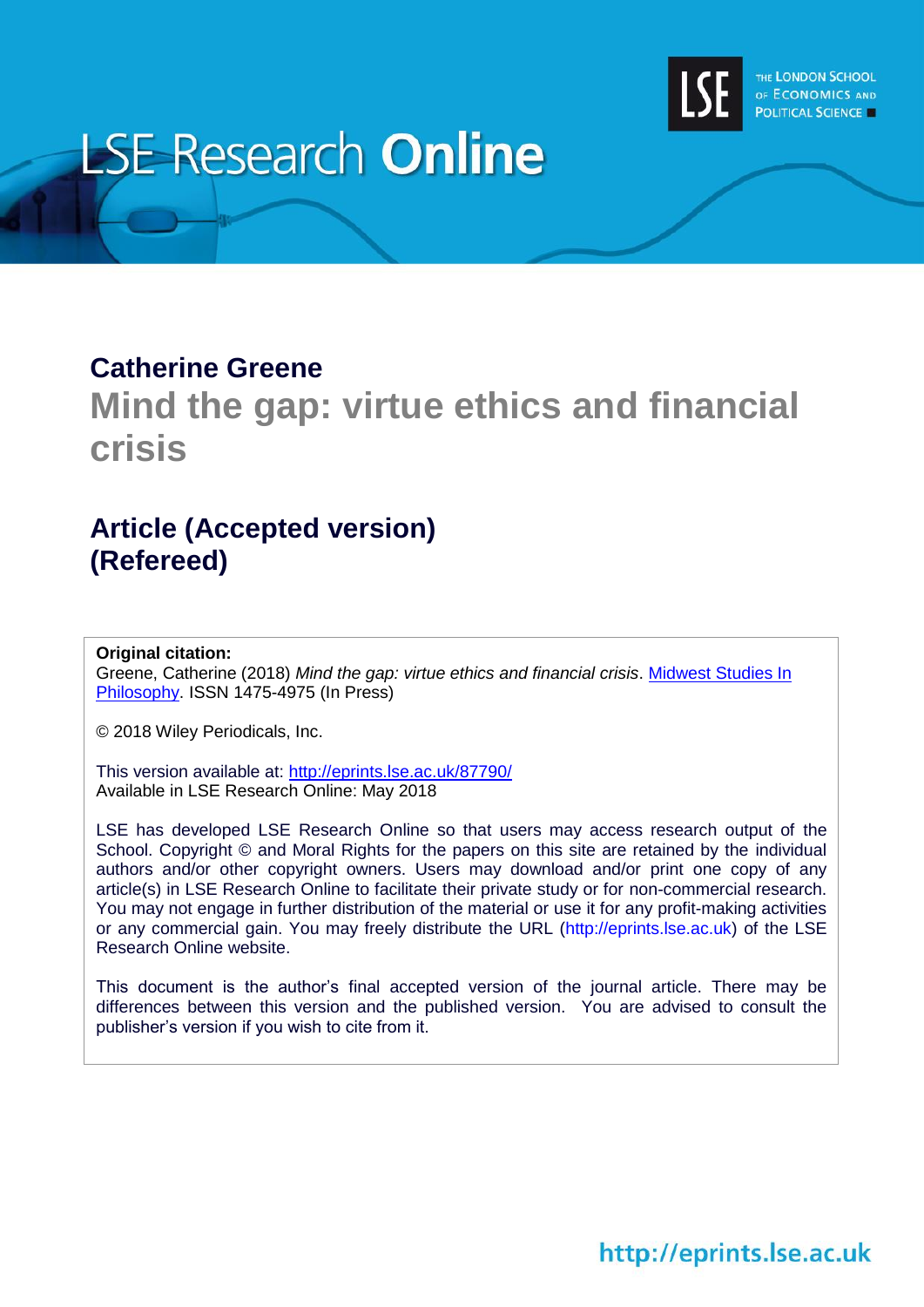#### **Mind the Gap: Virtue ethics and financial crisis**

The financial crisis has led to calls for increased regulation of the financial sector. In many respects this is uncontroversial because increased regulation should promote the behaviours we want to see, while limiting the behaviours we do not. This article takes issue with the idea that regulation, and guidelines, promote ethical behaviour in the way that we want them to. Firstly, judgement is often required to implement guidelines and regulations, which allows room for unethical behaviour. Secondly, we want financial professionals to behave ethically even when there are significant incentives not to; so, verifying compliance with regulations and guidelines when such incentives are absent isn't a good gauge of the ethical status of financial professionals.

The example of the valuation of the assets (Net Asset Value) of hedge funds illustrates these issues well. There are many rules governing how NAVs should be calculated, and while we can verify that a fund is abiding by the rules, the ability to manipulate the NAV remains. Furthermore, the incentive to do so is often only present during a crisis (usually to understate losses). Therefore, verifying compliance during 'normal' times is of little help in judging whether a manager will behave ethically when we most need him to. I first argue that the gap between compliance with regulations and ethical behaviour is best filled by the adoption of a virtue ethics approach, as discussed by Spalding & Oddo (2011), and Graafland & van de Ven (2011). I then discuss the implications of adopting such an approach for the financial industry's codes of conduct, such as the CFA Institute's 'Code of Ethics and Standards of Professional Conduct' (www.cfainstitute.org). Adopting a virtue ethics perspective would require a significant change in the emphasis of such codes.

#### **Background: NAV calculations and why they matter**

Investors can give their money to funds, (including mutual funds, hedge funds and exchange traded funds), and these funds invest this money in a variety of financial instruments, such as equities, debt, derivatives, commodities and currencies. The Net Asset Value (NAV) is the total value of a fund's assets, minus any liabilities. It is usually divided by the number of shares that the fund has outstanding, so is expressed as an NAV per share. It is calculated daily, weekly, or monthly. The NAV is important because it tells an investor how much their investment in a fund is worth. It is calculated by taking the 'fair value' of all the assets (usually financial investments) in a portfolio.

The Alternative Investment Management Association (AIMA), is an international organisation representing the alternative investment industry. They publish a "Guide to Sound Practices for Hedge Fund Valuation" which outlines how fair value, and a fund's NAV should be calculated. The guide begins with the accounting standards and regulations (primarily the Alternative Investment Fund Managers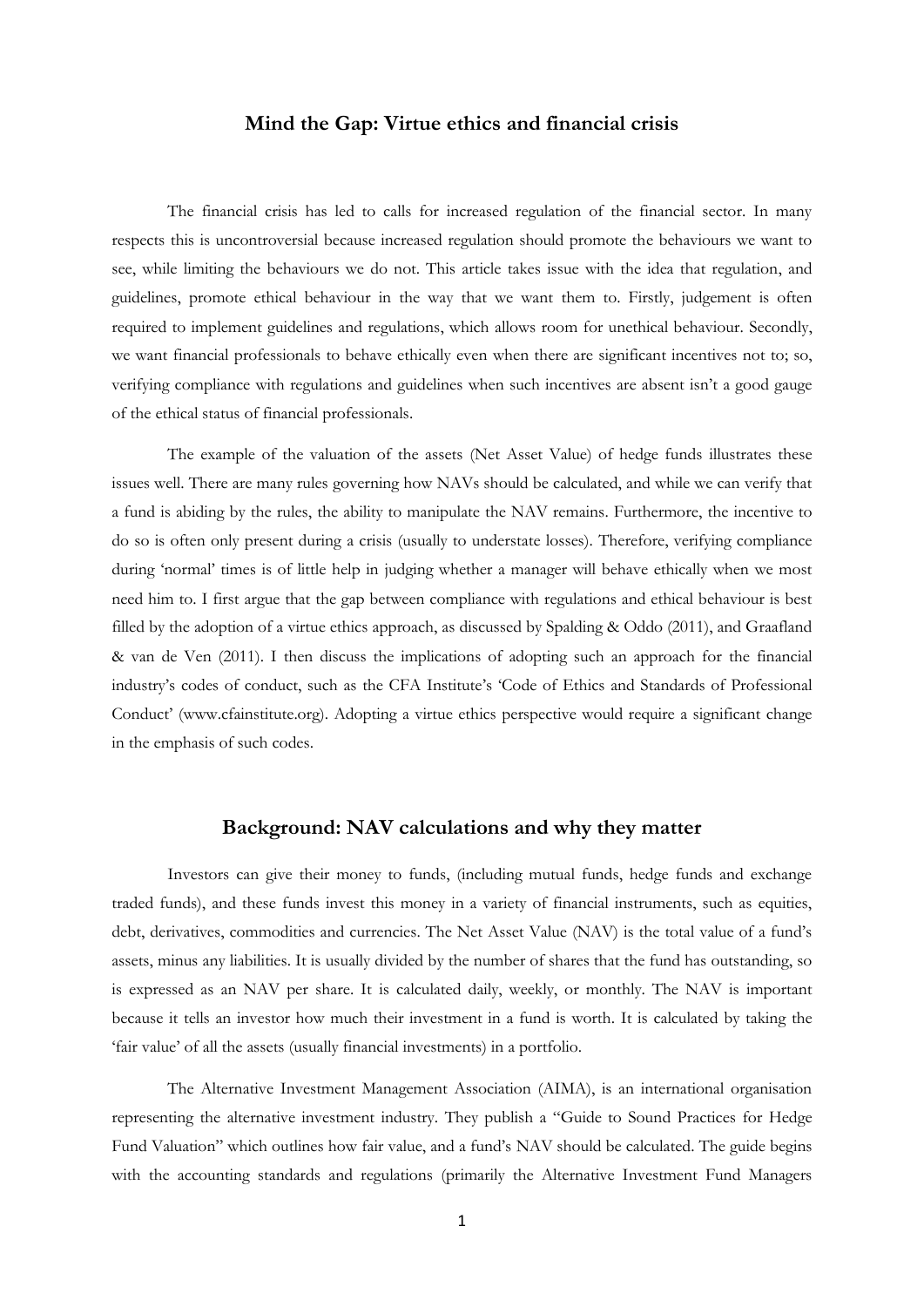Directive which came into force in the EU in 2013), but extends these in various ways. In Europe, fair value is defined in the International Financial Reporting Standards as "the price that would be received to sell an asset or paid to transfer a liability in an orderly transaction between market participants" (AIMA Guide pg. 45). The US Generally Accepted Accounting Principles adopt a similar definition, which is "the price that would be received to sell an asset or paid to transfer a liability" (AIMA Guide pg. 45). This paper will not consider the valuation of liabilities: so liabilities will not be discussed further. Assets, according to both the US and European accounting standards, should therefore be valued at a price that a seller would receive for those assets.

In the case of listed equities---shares listed on major stock exchanges-- determining fair value, and by extension, calculating the NAV, is a relatively simple matter. The fair value of listed equities is the price at which other investors are bidding for those equities on a recognised stock exchange. Determining fair value is not so easy for other assets. The Financial Accounting Standards Board divides assets into three levels:

- Level 1 assets: Fair value is calculated by taking quoted prices in active markets for identical assets. This includes listed equities.
- Level 2 assets: Fair value is calculated by taking quoted prices for similar assets in active markets or quoted prices for identical or similar assets in markets that are not active or the use of inputs other than quoted prices included within level 1 that are observable directly or indirectly. This includes listed equities that do not trade very often. If a security last traded two weeks ago the prices available for it today can vary widely, and may depend on the amount of the security an investor is trying to buy or sell. Brokers may give different prices for the security, and if so, agreeing a fair value can be difficult.
- Level 3 assets: Fair value is calculated by taking unobservable inputs which represent the entity's own assumptions of inputs that approximate those market participants would use. This includes private investments, for which there is no market. The 'entity' in this case is often the manager of the fund. (AIMA Guide. pg. 45)

The NAV tells an investor what their investment is worth. For this reason, it is important that NAV calculations are accurate. For the majority of mutual funds and exchange traded funds, NAV calculation is a relatively simple matter, but for hedge funds this process can be considerably more complicated. Hedge funds often invest in Level 2 and Level 3 assets and the flexibility in pricing these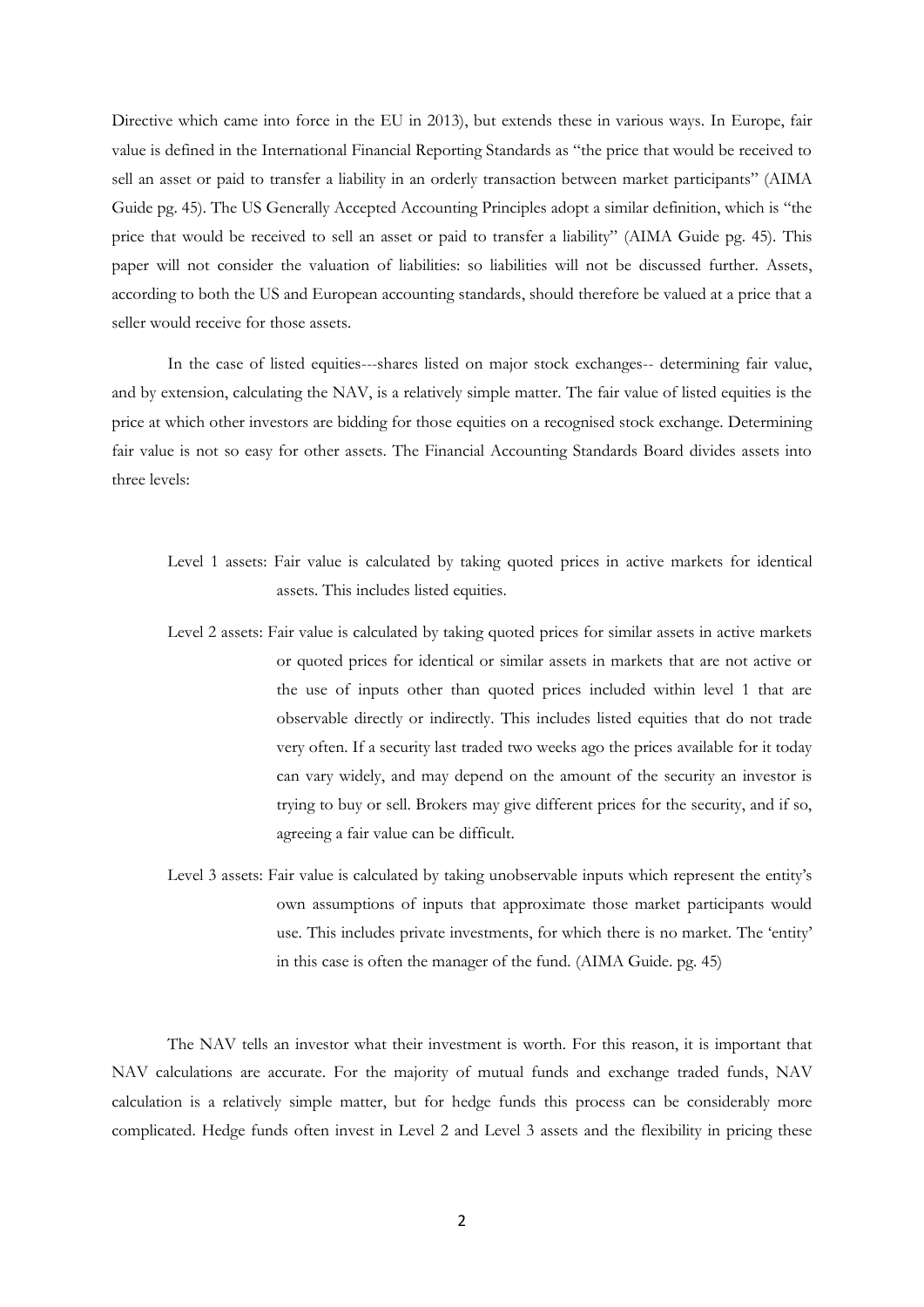assets gives rise to a conflict of interest for the manager of a fund. It is in the manager's interests to have a higher NAV, because this suggests the fund has performed better than if it had a lower NAV.

In the EU, the Alternative Investment Fund Managers Directive makes the investment manager responsible for calculating the NAV, and states that they should ensure that valuations are "proper and independent" (AIMA Guide, pg. 7). The AIMA and the Standards Board for Alternative Investments (SBIA) augment the regulations and have both published recommended guidelines for fund managers. These guidelines make clear the importance of separating the function of managing a fund's investments from calculating the NAV. In other words, the person (or people) responsible for making investments should not also be responsible for calculating how much those investments are worth. The SBIA state that hedge funds should appoint an independent administrator (a separate firm), which is responsible for calculating the NAV. However, the standards note that this is not always possible when assets are difficult to value. When this is the case, the SBIA suggest that the pricing function is separated from the management function within the firm. Furthermore, the valuation team should not be remunerated based on the performance of the fund. Where the fund management team are responsible for pricing, their input should be fully documented. It is also recommended that an external party evaluates the effectiveness of the valuation process. These guidelines are an attempt to ensure that the NAV is calculated in a reasonable manner (The Alternative Investment Standards, pg. 10-14). AIMA also emphasise the importance of objectivity in NAV calculations, noting that an independent valuation expert can be hired to value investments that are difficult to price. AIMA also suggest that a fund provides investors with a document which describes in detail the way in which the NAV is calculated (their suggested format is in Appendix 4 of their guide).

The SBIA and AIMA guidelines have been revised numerous times since their original publication to reflect changes in legislation, and to strengthen the guidelines to limit the potential for mispricing. AIMA recommend that the methodology for valuing assets is put into writing, and approved by a fund's governing body (usually a board of directors). The governing body should also ensure that the valuation of assets in independent of the fund manager. Any involvement of the investment manager should be disclosed to investors. Where investment managers are involved in pricing assets, these functions should be separated within the investment management firm to limit the potential for conflicts of interest. The valuation of investments should be checked against independent pricing sources wherever possible. The SBIA and AIMA guidelines are therefore very similar, and emphasise accountability, thorough documentation, and the independence of pricing sources to limit conflicts of interest.

#### **Due Diligence: Assessing the NAV calculation process**

When an investor wants to invest in a hedge fund they usually go through a process known as 'due diligence'. Due diligence means checking the information a manager has provided, including on the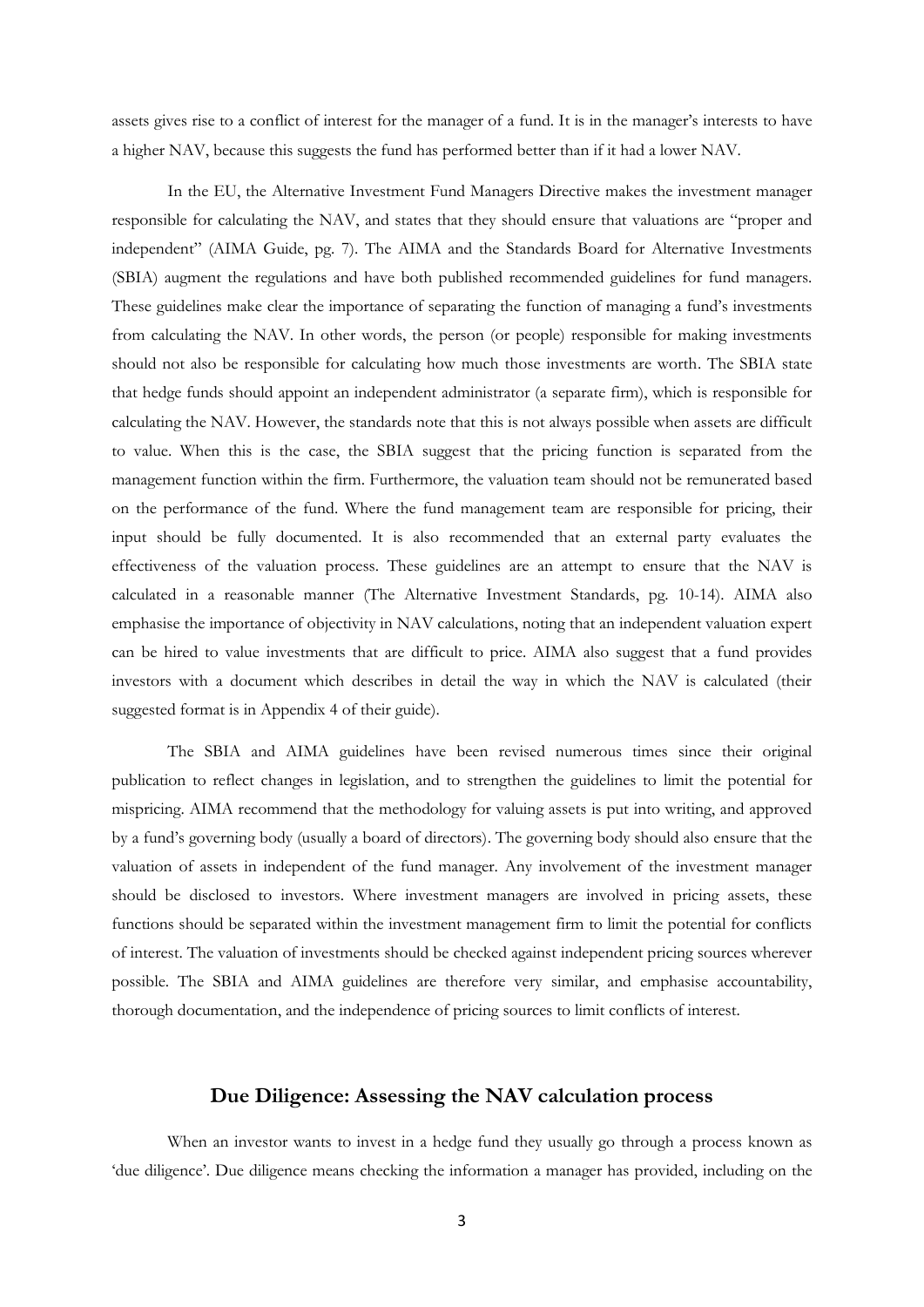NAV calculation process. AIMA also provide a list of questions that should be asked, to help investors with due diligence. This section describes the process by which the NAV calculation methodology is checked.

The most important question is that of who takes responsibility for calculating the NAV and, specifically, obtaining prices for the underlying securities. The most straightforward case is when the administrator is responsible for calculating the NAV, and gets prices from a recognised exchange. This is the case when a fund is invested in Level 1 assets.

If a fund is invested in Level 2 or Level 3 assets, things become considerably more complicated. Ideally, these securities will be priced by the administrator. In some cases, the administrator can take quotes from brokers to price these securities. Brokers are intermediaries who quote bid and offer prices for specific types of securities. A potential investor will want to know that the administrator is going to brokers directly, rather than accepting prices given to them by the fund manager. However, in cases where there are few brokers quoting prices the fund manager is likely to have a close relationship with the brokers the administrator contacts. In theory, it is possible for the manager and broker to agree a price for 'pricing purposes'. However, the administrators will often price the same, or similar, securities for different funds, so they may notice significant differences between quotes for the same security for different funds and query these prices. A potential investor will also need to check that the fund manager has not directed the administrator to specific brokers; it is preferable for the administrator to pick which brokers to ask for prices. A well-structured, and transparent pricing process, along with a responsible board of directors, and competent, independent administrator, should therefore considerably limit the scope for the mispricing of assets.

However, a fund may also invest in securities for which there is no readily available price. These include private investments, and bespoke investments, including some derivatives, or very illiquid bonds. AIMA note that in these sorts of cases the investment manager may indeed have "the best insight with respect to the valuation of particular instruments" (AIMA Guide, pg. 30). In these cases, the fund manager may price these on the basis of a model of the expected cashflows for the security, prices for similar securities, or other models. AIMA say "Such tools, common in private equity valuation, are based on sound economic principles. However, many of the parameters used in such models are subjective, and the resulting valuation can vary widely depending upon a particular investment manager's perspective of the current market risk premia and the probability distribution of future cash flows." (AIMA Guide, pg. 31) In other words, when a fund invests in Level 3 assets, there is flexibility in pricing some of these investments. A fund manager may, in good faith, calculate a fair value that turns out to be too high because they are optimistic about the future returns of the investment, or a fund manager might misprice such assets intentionally. The board of directors, and the appointment of an independent valuation expert, and transparency about the pricing process with investors all go some way towards mitigating this risk. A potential investor will also often seek to verify the reasonableness of the models used for pricing.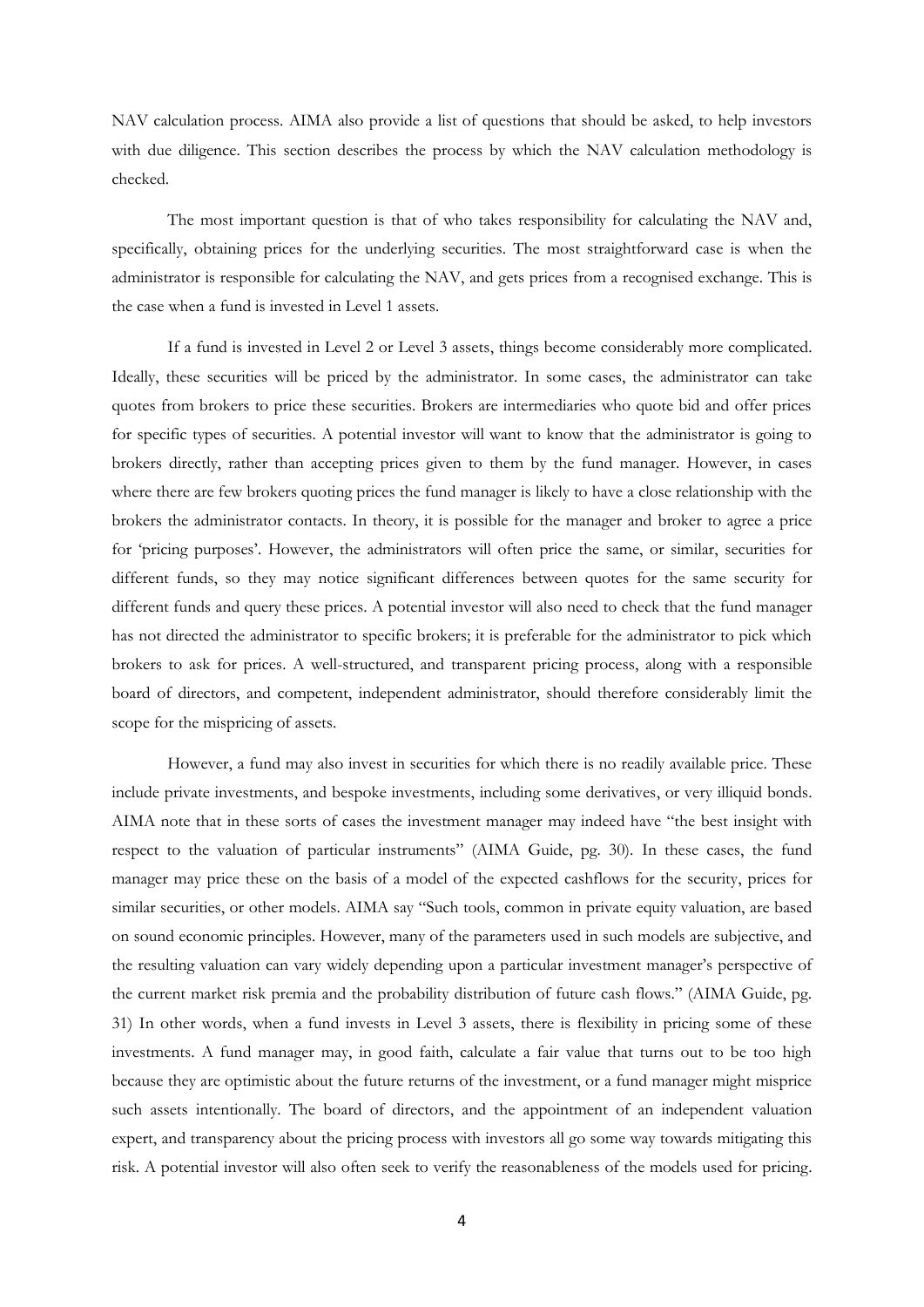They will also want to see a structured, and independent, process for mediating disputes over valuations. Additionally, a potential investor may ask for full disclosure of a fund's portfolio so that they can check the availability of prices for themselves. Nevertheless, when dealing with these sorts of assets it is impossible to mitigate the risk of mispricing entirely. For example, an independent valuation expert is likely to be less familiar with the investments than the fund manager and will only be called upon to perform a valuation periodically.

To conclude this section, the AIMA and SBIA guidelines relating to NAV calculation are extensive and outline how best to ensure that the assets held by a fund are indeed priced at 'fair value'. The due diligence process is extensive, and aims to mitigate the risk that a fund manager is mispricing their NAV. Nevertheless, these guidelines do not prescribe exactly how each investment is to be priced (this is an impossible task due to the evolving nature of investments) and, for some investments, room for judgement on the part of a fund manager remains. A fund manager may, therefore, be in compliance with all the guidelines, but use the room provided by this subjectivity to misprice investments in their portfolio. When faced with a fund investing in such assets, a potential investor will need to come to a conclusion about the fund manager's trustworthiness. The second half of this paper discusses how this is possible.

#### **Due diligence is insufficient: Dynamic Decisions Fund**

Successful completion of a due diligence process does not ensure that a fund manager will remain honest. The critical question for an investor is whether a fund manager will remain honest when they have an incentive to behave dishonestly. Verifying that behaviour is ethical in 'normal' times may not be indicative of how a person will behave when they have an incentive to behave dishonestly. This section uses a case study to illustrate this point. The third section of this paper will discuss how to fill the gap between the guidelines and ethical behaviour.

The Dynamic Decisions Capital Management was a hedge fund launched in London in December 2004. The fund was founded by Alberto Micalizzi, an academic from Bocconi University and Imperial College. Micalizzi's funds performed well until the financial crisis. According to the Financial Services Authority (FSA- the UK financial regulator) Decision Notice, the Dynamic Decisions Growth Premium Master Fund suffered "catastrophic losses amounting to approximately 85% of its NAV in volatile conditions following the collapse of Lehman Brothers." (FCA, 2014, pg. 3). The Decision Notice adds that, rather than informing investors of these losses, these "losses were deliberately concealed from investors and other interested parties by Mr Alberto Micalizzi […] In order to conceal the losses from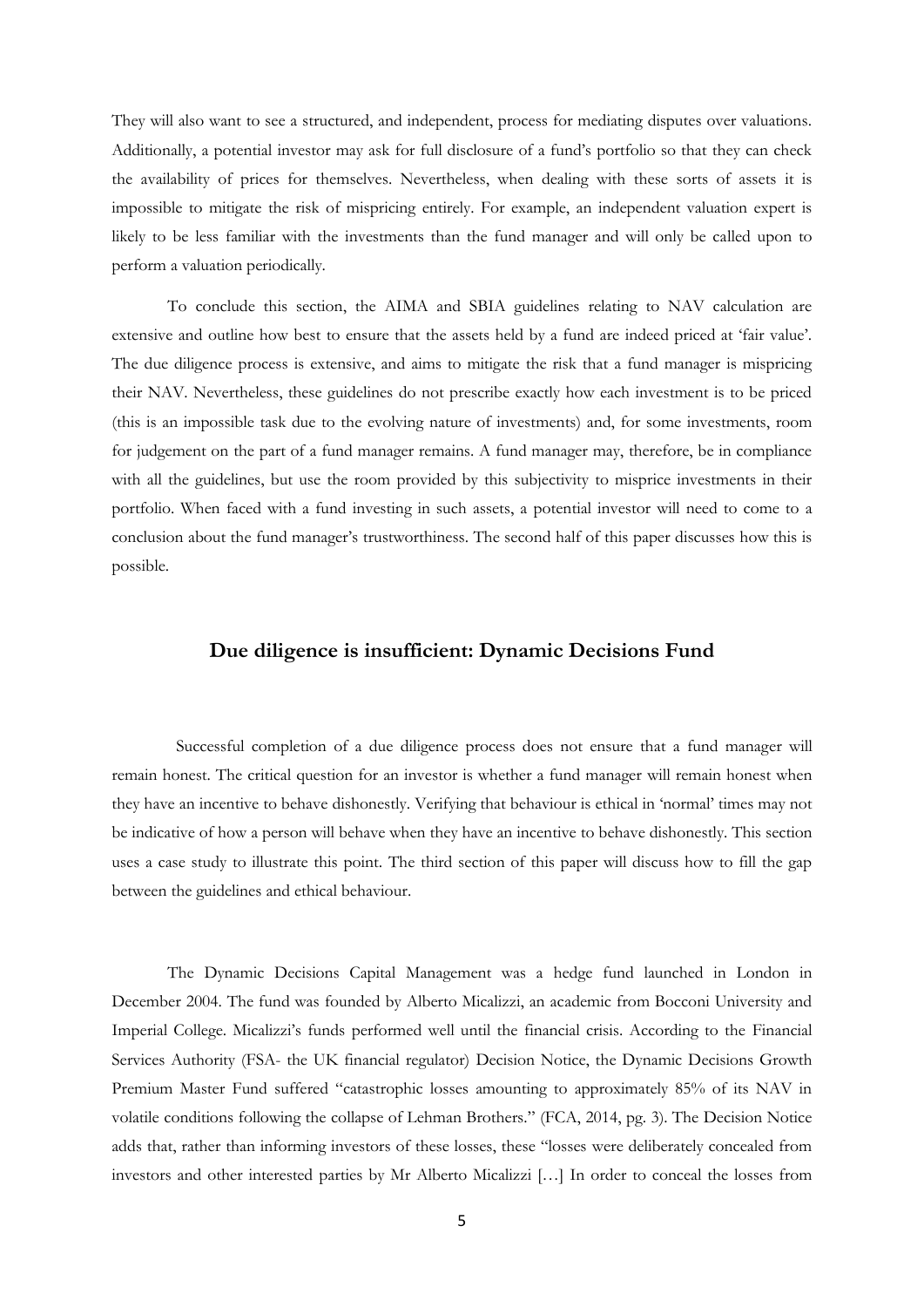investors, Mr Micalizzi entered into a series of contracts" (FCA, 2014, pg. 3-4). In other words, when faced with substantial losses due to the collapse of Lehman Brothers, Micalizzi tried to hide these losses from investors and reported an NAV that was inaccurate. Prior to the financial crisis there are no suggestions that Micalizzi was behaving any anything other than an honest manner. Micalizzi was fined £3,000,000 by the FCA. This was reduced on appeal to £2.7 million in 2014.

The strategy of the Dynamic Decisions Growth Premium Master Fund was a liquid pairs trading strategy, which involved buying and selling equities on major exchanges. The portfolio manager (Micalizzi) tried to find two related stocks which were misvalued in relation to one another. He would then buy the undervalued one and short the overvalued one, on the assumption that the prices would move back into alignment. Because the misvaluations in cases like these are often small, the fund used leverage (borrowed) money to amplify returns. It was not, therefore, a fund for which it was difficult to calculate an NAV. The tribunal decision notice states that "In marketing material dated September 2008, for example, an overview of investment strategy and risk management policy spoke of stocks being accessed from a "highly liquid universe" of the S&P500 and the EuroStoxx 600" (Micalizzi v The Financial Conduct Authority, pg. 13). The fund did have an independent administrator, PNC Global Investment Servicing (Europe), which was subsequently subsumed within Bank of New York Mellon, and a board of directors.

Between 1 January 2008 and 30 September 2008, the NAV of the fund increased from \$352 million to \$437 million (Micalizzi v The Financial Conduct Authority, pg. 15). In October 2008, the fund recorded a profit of \$5.25 million on its investments. It had lost \$84.94 million on the pairs trading strategy, but recorded a \$90.2 million profit on a bond. In November and December, losses on the main strategy were similarly offset against gains on a bond. The bond was an untraded bond which is summarised in the appeal documents in the following way "we do not consider that the bond was at any time a genuine financial instrument capable of providing any financial return or capable of being converted into a commodity." (Micalizzi v The Financial Conduct Authority, pg. 18). The financial regulator, the FCA, argued that Micalizzi knew from the beginning that the bond was not genuine, but the appeal court decided that he did not initially realise that it wasn't genuine. This was why they reduced the fine from  $\hat{L}$ 3 million to  $\hat{L}$ 2.7 million. However, the appeal court also found that "any reasonable due diligence would have given rise to serious questions as to the genuineness of the bonds" (Micalizzi v The Financial Conduct Authority, pg. 93). The appeal court decision document later states that Micalizzi showed a lack of integrity with regard to his "indifferent attitude" about whether the bonds were genuine or not (Micalizzi v The Financial Conduct Authority, pg. 95). The structure of the bond has no relevance to the argument in this chapter so will not be reviewed in detail here. It is sufficient to note that, even if genuine, it would have been a Level 3 asset.

What is relevant for this paper is that Micalizzi tried to hide the losses on his main strategy by investing in the bond. A number of purchase agreements were entered into on different dates to buy the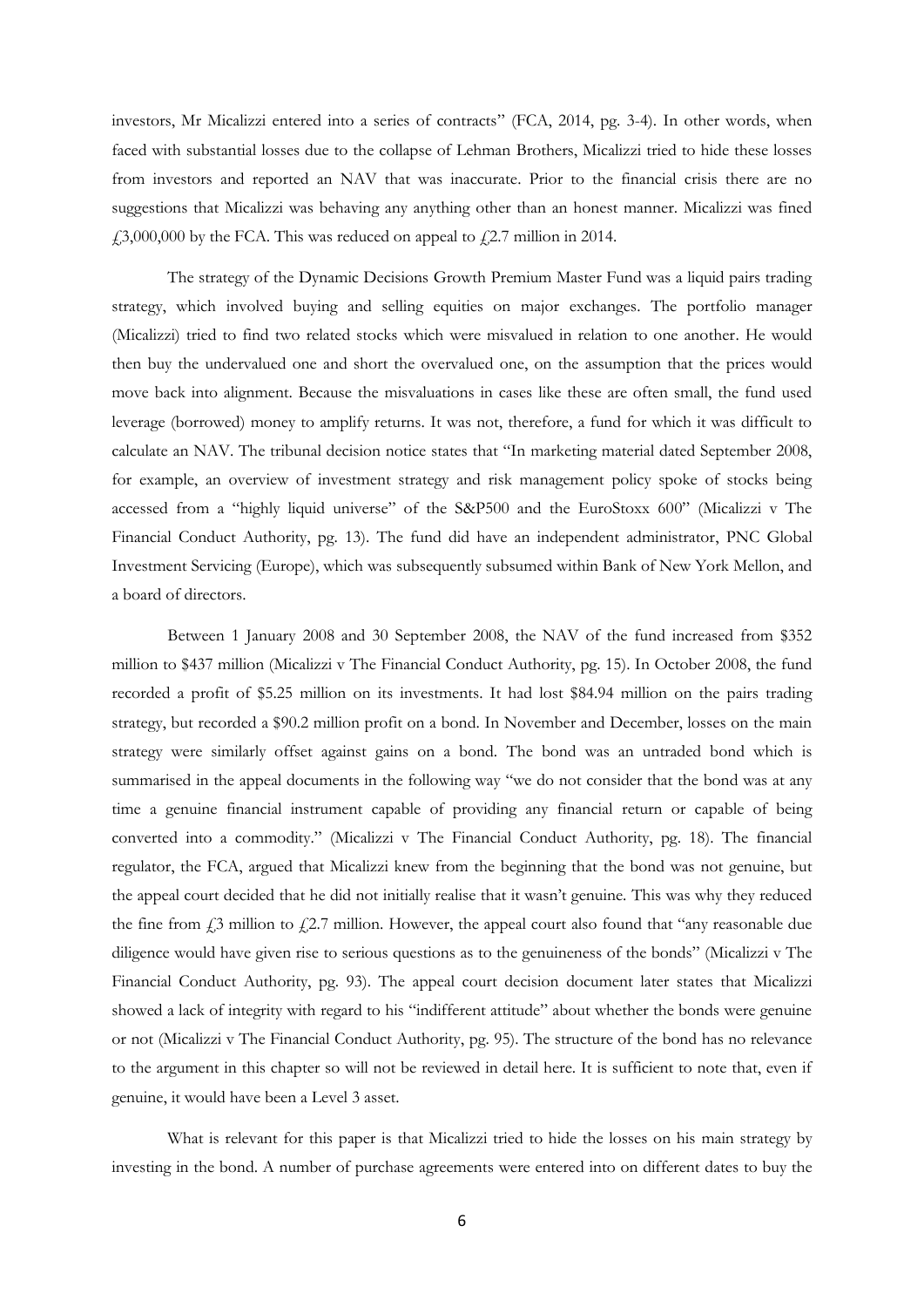bond, one of which was backdated. The appeal court document states that "In our judgement the only possible explanation for such backdating is that Mr Micalizzi, being aware of the losses that had been incurred on the main strategy, determined to conceal these losses by booking Purchase Agreement 1 at the end of October 2008, taking credit for the unrealised profit attributable to the discount from the face value of the bonds. This behaviour was dishonest." (Micalizzi v The Financial Conduct Authority, pg. 95- 96). Micalizzi also misled investors about the NAV of the fund. He failed to communicate the losses on the main strategy to investors and the appeal court summary document says "This conduct of Mr Micalizzi is more, therefore, than lacking in integrity. It was dishonest. Mr Micalizzi deliberately misrepresented the position to investors, and failed to provide them with information as to the true position, even when it was clear that they had been misled by the original information. Such conduct can only be dishonest." (Micalizzi v The Financial Conduct Authority, pg. 97).

In summary, when faced with severe losses in his fund in September 2008, Micalizzi failed to inform investors of these losses. Instead, he invested in a bond, which was not genuine, and backdated part of this investment so that it offset losses in the main strategy. Both of these actions are unethical. However, it is not the case that Micalizzi was simply a man who habitually behaved unethically. The appeal court conclude that "This is, we accept, a sorry state of affairs for a man who, in other walks of his life, has apparently impressed with his integrity and honesty, as appears from references from third parties which Mr Micalizzi produced to us. But that cannot deflect from our clear findings that, at the time in question, and in connection with the Fund and the Bonds, Mr Micalizzi's conduct was dishonest in many instances and overall lacked integrity. (Micalizzi v The Financial Conduct Authority, pg. 100)

What we have, in this case, is a person who acted ethically, or at least, who we have no reason to suspect of acting *u*nethically, until September 2008. Due diligence regarding the NAV calculation was made relatively simple because of the liquid strategy of the fund. A potential investor performing due diligence on his fund would, and presumably did, find that everything was in order. Nevertheless, when the fund lost money, Micalizzi acted unethically. The problem for investors is that due diligence, prior to September 2008, seems not to have provided any evidence about the likely future behaviour of Micalizzi. To rewrite the familiar disclaimer on financial products: past ethical behaviour is no guide to future ethical behaviour.

One objection is that perhaps the due diligence process is unable to detect unethical behaviour. This is not the case. The problems at the Dynamic Decisions Fund were first reported to the FCA as a result of continuing due diligence on the fund. The Directors of the fund asked KPMG to provide a risk assessment on the bonds in November 2008. KPMG informed the FCA of concerns that they had about the bond. Investors also raised questions, which led to meetings in February and March 2009 between Dynamic Decisions Capital Management and the FCA. The fund's compliance officer resigned. By December 2008 one of the investors in the fund (Natixis) wanted to withdraw their money from the fund because, based on discussions with the fund manager, they believed, amongst other things, that the fund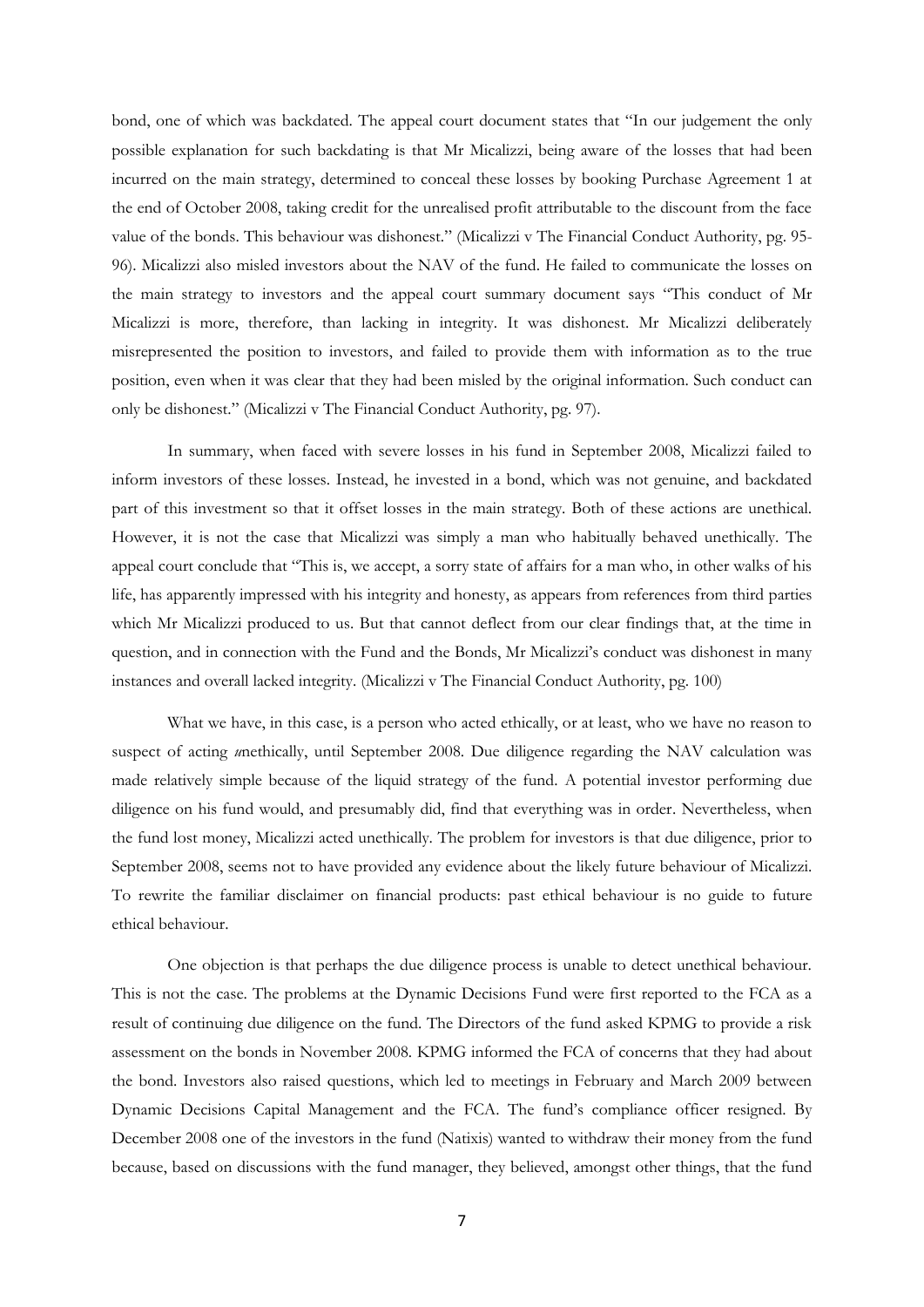was in breach of its investment guidelines, and they were concerned about the level of the fund's exposure to the bond (Micalizzi v The Financial Conduct Authority, pg. 53-60). Natixis subsequently did their own research on the bond and concluded that the bond's reported value was inaccurate. Natixis reported Dynamic Decisions to the FCA on 12 February 2009. Morgan Stanley, one of the prime brokers, concluded after a meeting with Macalizzi that the "relationship with the funds would be terminated as soon as it could be" (Micalizzi v The Financial Conduct Authority, pg. 74). Furthermore, they alerted the administrator and fund's directors to their concerns. Ongoing due diligence therefore did lead to the discovery of Micalizzi's actions. While this is somewhat reassuring, it is of no consolation to investors who lost money in Micalizzi's funds.

What can provide reassurance that a fund manager will behave ethically over time as regards the NAV calculation process? It appears that due diligence works, but can only discover what has already taken place. This example illustrates that what is of critical importance is how a manager will behave in difficult situations where unethical behaviour is appealing. The following section argues that adopting a virtue ethics approach can go some way towards improving the chances of future ethical behaviour, in the face of incentives to behave unethically.

#### **Virtue and the Challenge of Investment Fund losses**

The previous section showed that Micalizzi was, initially, behaving ethically with regard to the calculation of the NAV of his fund. Due diligence on the NAV calculation process was not sufficient to demonstrate that Micalizzi would behave ethically in the future. In fact, he did not. The catalyst for this change in behaviour was the losses his fund suffered after the collapse of Lehman Brothers. The question for those wanting to promote ethical behaviour in finance is: How can we encourage ethical behaviour when there are significant incentives to behave unethically?

The appeal court documents describe Micalizzi's behaviour as dishonest, and lacking in integrity. If we are seeking to encourage people to be honest we first need to understand what it is to be honest, and how an inclination towards honesty is affected by circumstances. Wells and Graafland define honesty in the following way:

> At the heart of honesty is a commitment to impartiality, involving appropriate respect for the legitimate interests of others and the consideration of what an impartial spectator would consider right for someone in your position to say and do. Dishonesty consists in a self-serving partiality that systematically disrespects one's interlocutors and relationship partners, that disrespects their autonomy by considering them in a purely instrumental way, for example, by failing to tell one's commercial partners information they have a right to know. Honesty therefore goes beyond truth telling or 'not-lying' to include such general qualities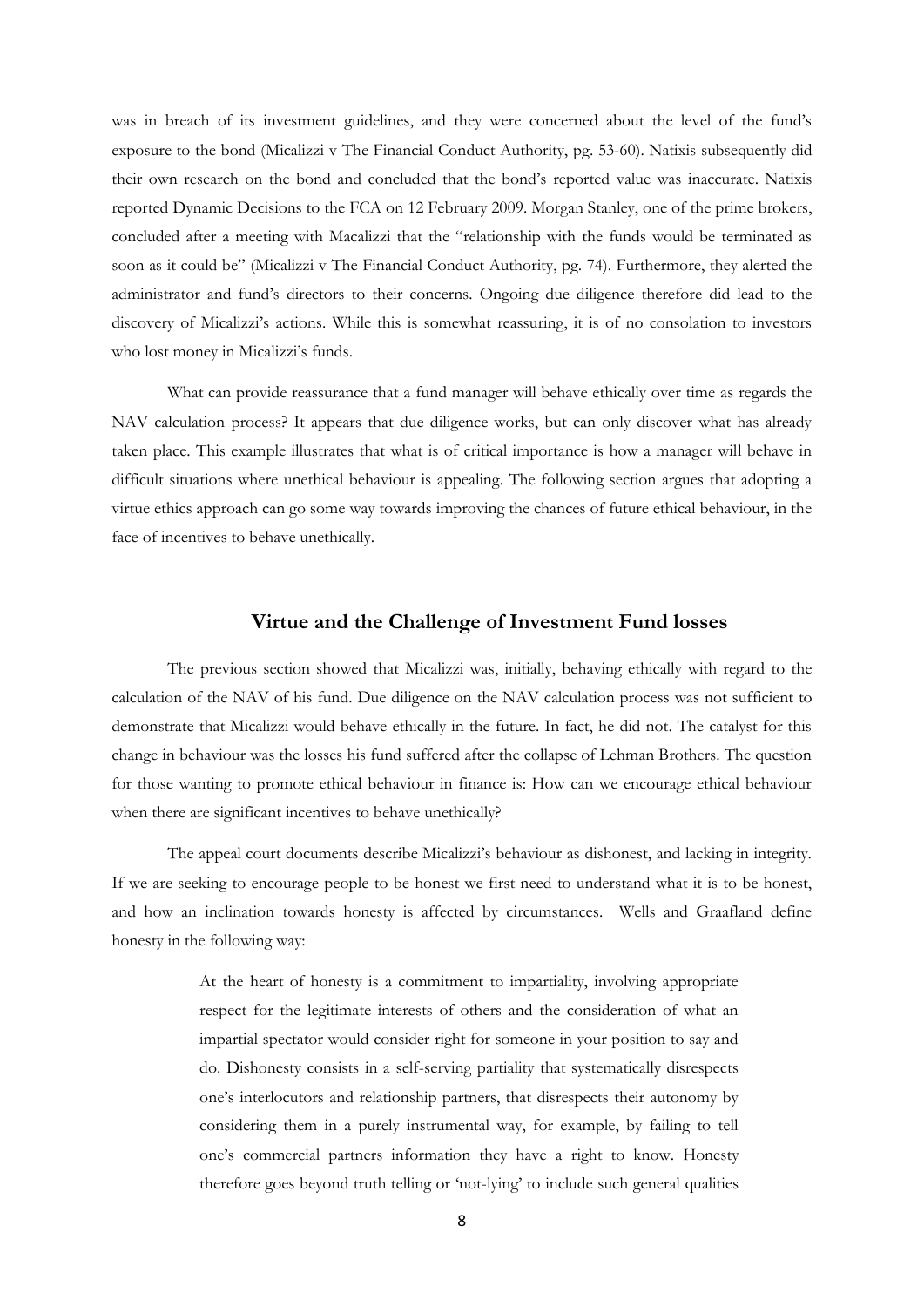as sincerity and frankness which make trusting cooperation possible. But it also concerns the particular orientation and concerns that should follow the roles, relationships and promises that one enters into. One should become disposed to automatically consider the legitimate interests of one's commercial partners whether they be customers, employees, or collaborators—and provide the information and service that they have a right to expect. (Wells and Graafland, 2012, pg. 338-9)

This definition fits the Micalizzi case because his behaviour failed to take into account the legitimate expectation of other investors that they would not be misled about the performance of the fund. Furthermore, an impartial spectator would have expected him not to attempt to cover up his losses. A further advantage of this definition of honesty is that it suggests a link between honesty and the ability to cooperate effectively, which is necessary for the functioning of financial markets.

Why do people behave dishonestly when they have not previously done so? Wells and Graafland argue that competitive markets reward honesty, because transactions between participants depend on mutual cooperation, and trust. However, intense competition, with frequent replacement of market participants, can undermine tendencies towards honesty. This is because, when participants are trading with ever changing counterparties, reputational information is difficult to establish and quickly goes out of date.

This does not appear to be the reason why Micalizzi behaved dishonestly. Although he may have faced intense competition from other funds, it is not clear that this competition became more intense, or that market participants were frequently replaced. It is impossible to know exactly what motivated Micalizzi to act as he did, and the remainder of this paper will avoid speculation about his motives. Nevertheless, the idea that intense competition, or other situational factors affect whether people behave ethically, is worth exploring further. Mervyn King, the Governor of the Bank of England (King 2009) believed that the majority of people in the financial industry are "good men and women" but the problem during the financial crisis was "a matter of the incentives they face". If situational factors make it more difficult to behave honestly, then there is a gap between what the rules and norms say we should do, and what we do in fact do when faced with situations that compromise our ability to behave honestly. Furthermore, there seems to be little we can do to mitigate this, except for trying to limit the occurrence of these difficult situations.

The literature on financial ethics suggests a number of situational factors that increase the propensity for unethical behaviour. Behaving unethically in this context means behaving with disregard for the rules and norms that people know they should uphold, and which they have upheld in the past. People who behave dishonestly or unethically most of the time are a different problem. Alzola (2012) summarises the literature on situational limits on honest behaviour. He says that a person's mood can affect their propensity to help someone in need, that we are more likely to help someone in need when on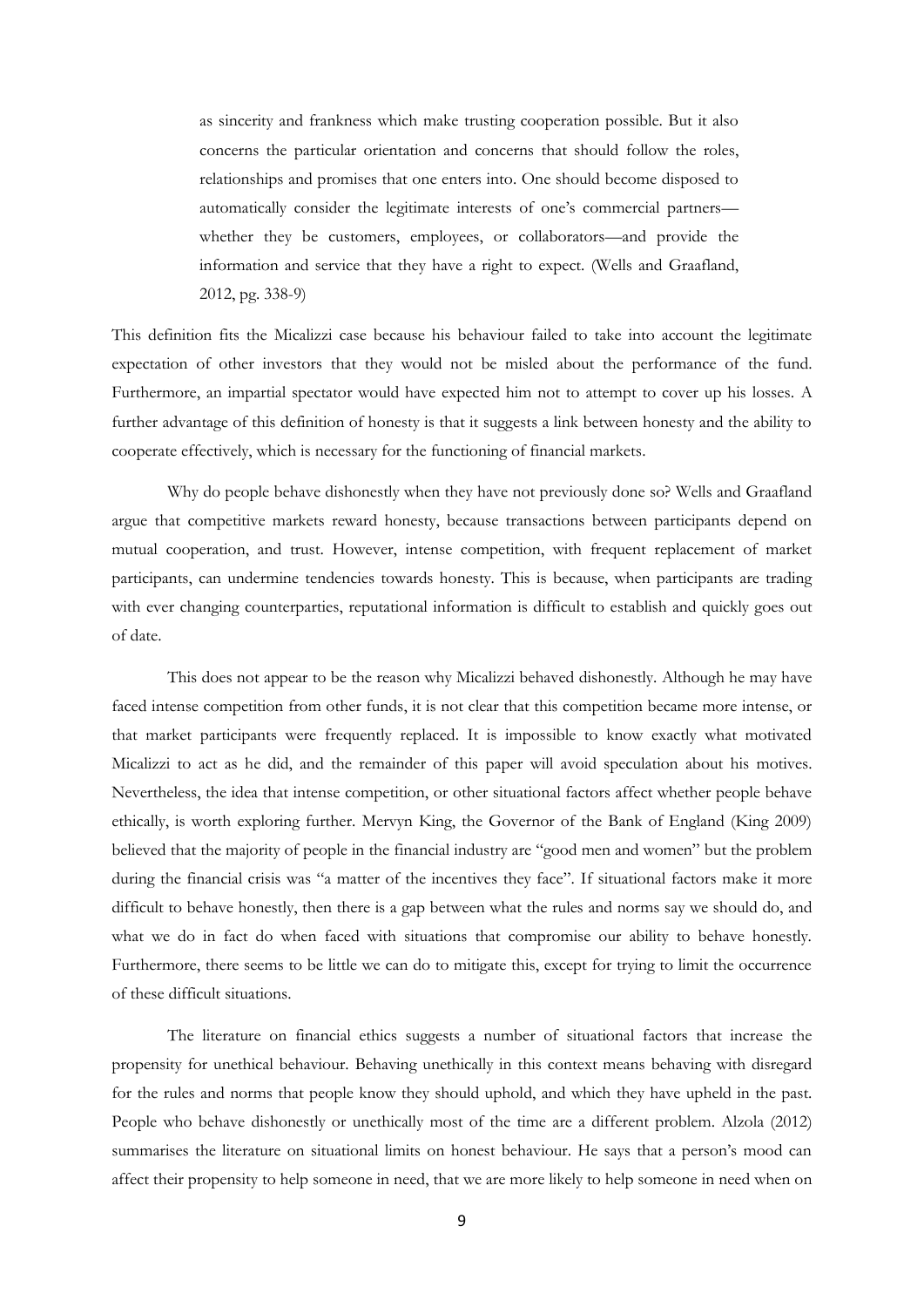our own (as opposed to being a member of a group), that we are less likely to help people when we are in a hurry, and that we are more likely to cause a person harm when instructed to do so by a person in authority than acting on our own. In a business context, perceptions of a firm's ethical culture, the attitudes of other employees and managers, informal incentives and the effects of leadership can all influence decision making (2012, pg. 381-383). Kim, Monge and Strudler (2015) discuss the phenomenon of 'bounded ethicality', which is when people's capacity to act in accordance with their stated moral values is compromised by psychological limitations (2015, pg. 341). They discuss an experiment which suggests that auditors were unable to estimate a company's financial worth impartially, even when they were committed to impartiality, and provided with a financial reward for being impartial. This study suggests that the role assigned to people can affect their impartiality. Although auditors were aware that their behaviour was influenced by their role as auditor for a particular company, they underestimated this influence and did not sufficiently adjust for it (2015, pg. 343). Lawrence and Kacmar (2017) try to analyse the psychological factors that lead to unethical behaviour. They suggest that job insecurity causes emotional exhaustion, which encourages unethical behaviour. They argue that emotionally exhausted people act unethically either to benefit themselves, or to benefit the firm they work for. They write, "Such activities might include providing false information to clients to ensure the organisation meets its quarterly goals" (2017, pg. 46). It is reasonable to suppose that during the financial crisis people working in the financial sector did feel that their jobs were less secure, and that they were also emotionally exhausted. These are the sorts of conditions in which we might expect people to behave dishonestly.

At first sight, these studies suggest that consistent honest behaviour is difficult to achieve, particularly during stressful times. While people may behave honestly most of the time, and know that they should behave honestly, certain situations overwhelm their capacity to 'do the right thing'. The only way out appears to be to limit the frequency of these situational factors. In other words, to limit emotional exhaustion, and job insecurity. Unfortunately, this is unlikely to be successful because the financial industry, at least as it is at the moment, is characterised by quick decision making, frequent crises, and a stressful working environment. But there is another approach we can take. The following section argues that there are a number of strategies available for limiting the impact of situational effects by changing the way that people react to them.

#### **Bridging the gap**

Kim *et al* say that, in most psychological studies of bounded ethicality, not all subjects act against their moral obligations. They say, "Bounded ethicality may indeed be a pernicious influence, but there is no reason to think that it is an influence that competent people can't handle" (2015, pg. 350). Their suggestions for handling such influences include "publicly sharing intended ethical choices with impartial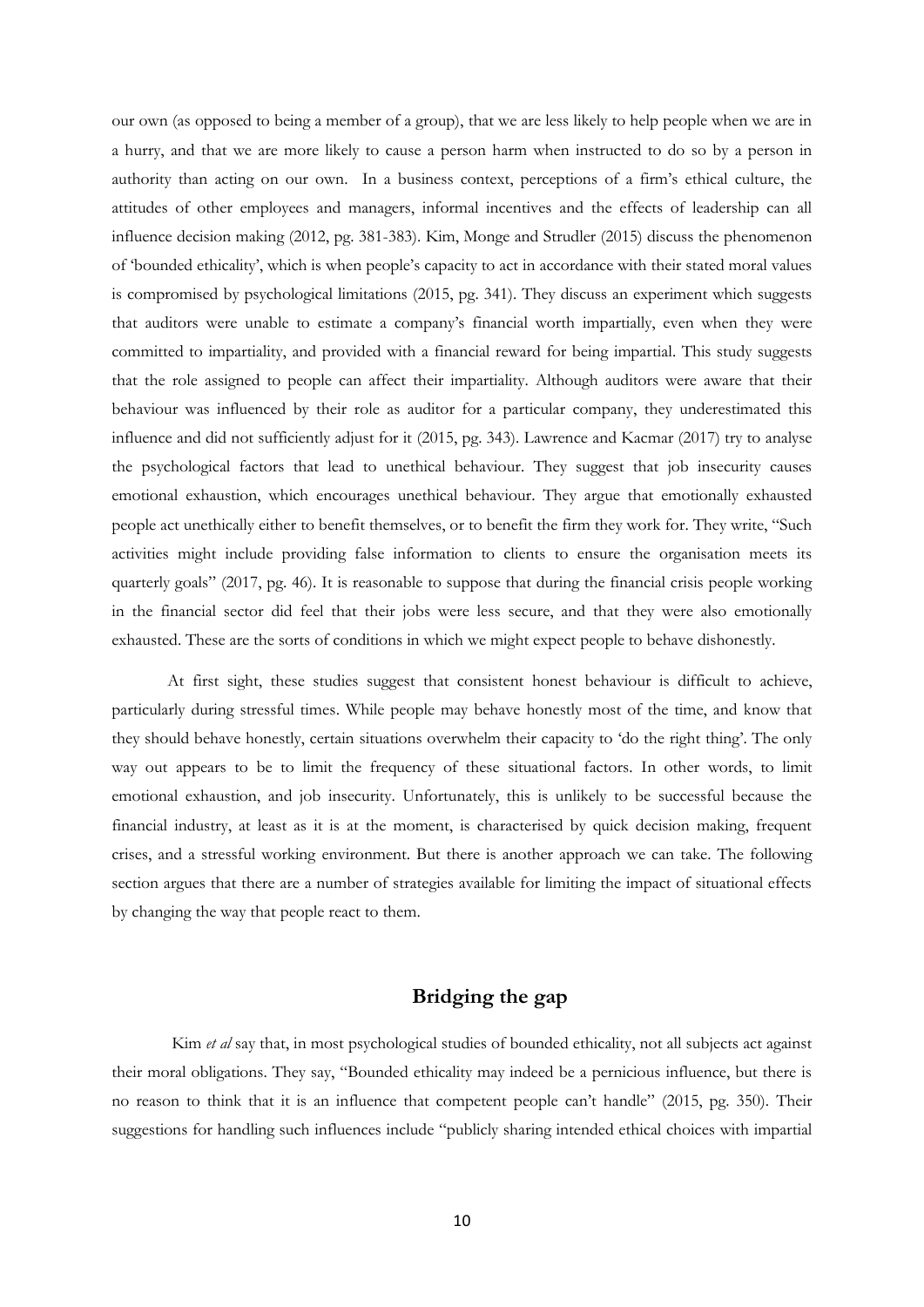third parties" and fostering the ability to recognise when we are operating in a difficult environment, and dealing with ethical choices in a more deliberate manner. (2015, pg. 349).

Azola (2012) advocates developing 'values' as a way to mitigate the situationist challenge. He says:

"If I value 'honestly' that entails that I want to be the sort of person who really wants to return the wallet I find in the street to its owner, even if the wallet is full of money that I desperately need. I do not want to be just someone who merely acknowledges a duty to return the wallet. To have a strong character is also a matter of cultivating the appropriate emotions. I will feel good rather than angry about giving the wallet back. Admittedly, even a person of strong character will be influenced by the environment. But a virtuous person will perceive situations correctly." (2012, pg. 386)

For Azola, cultivating a virtuous character enables people to overcome negative situational influences. However, there is more to virtue ethics than promoting ethical behaviour in response to specific situations. On the traditional, Aristotelian, conception of virtue ethics, living a virtuous life goes hand in hand with human flourishing. The traditional virtues are prudence, courage, moderation, justice and piety (Kamtekar, 2004, pg. 486). 'Flourishing' is usually understood to mean 'real happiness', or the sort of life that is worth living. Developing a virtuous character is a necessary part of leading a flourishing life. This flourishing may also extend beyond the virtuous person themselves. Flourishing may extend to the recipients of virtuous behaviour, or the community within which the virtuous person lives or works (Garcia, 2009, pg. 961) Virtue ethics is therefore at odds with the idea that judging which behaviours are ethical varies by context. McPherson describes this as the "compartmentalisation of morality into the various social roles we occupy whereby the norms that govern one sphere are viewed independently of the norms governing other spheres (2013, pg. 286). Developing a virtuous character is part of living a flourishing life, and a flourishing life encompasses all aspects of that life.

Virtues are acquired through learning and habituation. If we repeatedly act in certain ways we come to have the underlying virtues "we become just by doing just actions, unjust by doing unjust actions, and so on" (Kamtekar, 2004, pg. 481). Usually under the guidance of someone who helps us to think about ethical dilemmas in a structured way, we begin to form virtuous habits. Learning to perform the correct action is insufficient, we must also become motivated act virtuously, and come to believe that behaving virtuously is good for us. "To learn to do what is virtuous is among other things to come to take the appropriate pleasure in doing it" (Kamtekar, 2004, pg. 481). By learning to live a virtuous life virtue ethics aims to give people the capacity to act ethically in unfamiliar situations. This is because habituation involves deliberating about the ethical thing to do in real, or imagined, situations.

The ACCA agree that character has an important role to play in financial ethics, although they do not use the term 'virtue ethics'. They write, "regulation can ultimately only be a backstop. It can make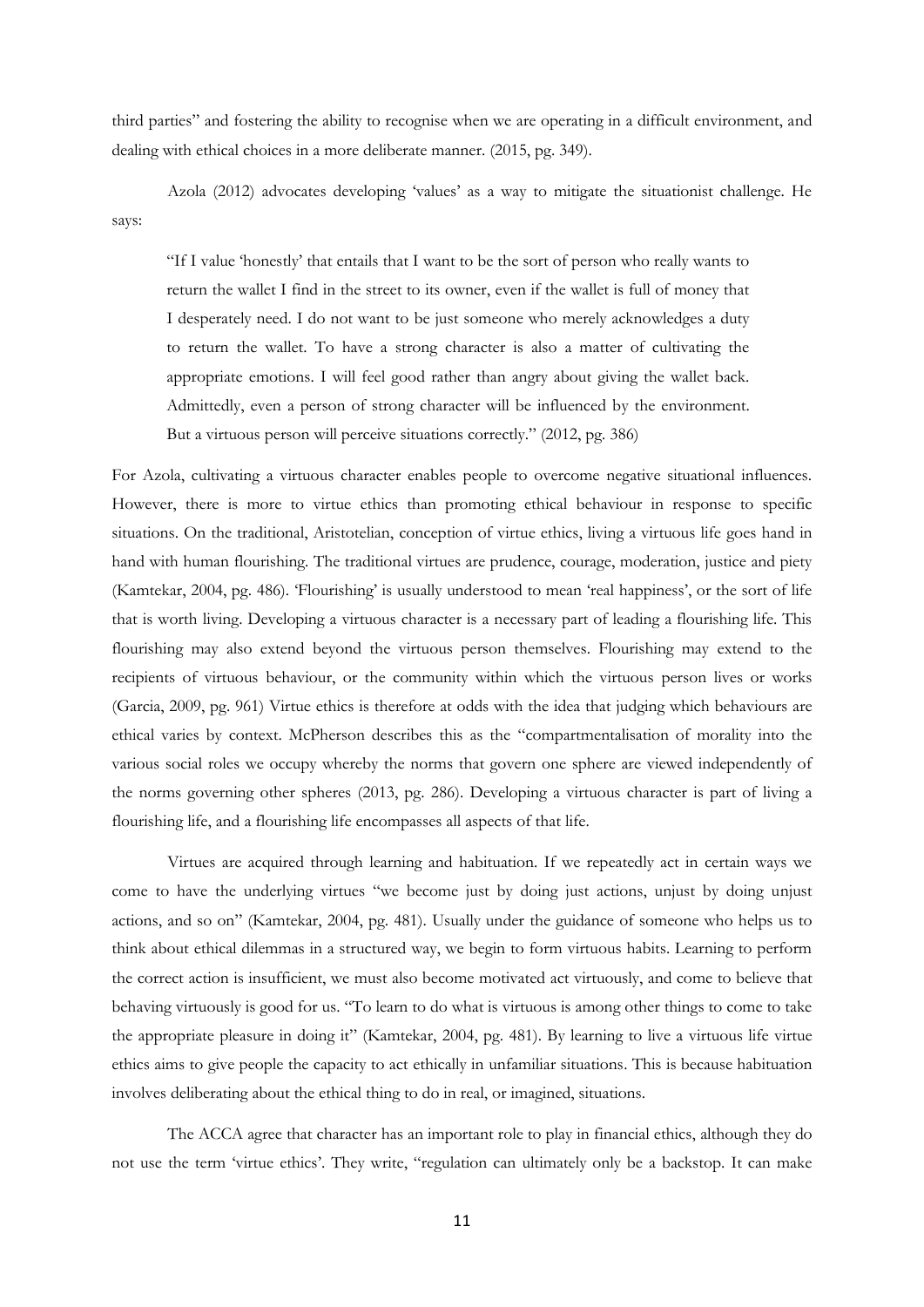rules for behaviour up to a point but the regulator is not in the room with the customer, the banker is and hence, it was argued, must have ethical underpinnings" (ACCA, 2014, pg. 5). In other words, while the regulator can make rules, the proper implementation of these depends on the good character of participants in financial markets. Importantly, this does not mean that a person will always succeed in overcoming these influences., but that they are committed to trying to do so. But how can such an approach be implemented in the financial sector? The following section discusses two approaches; the first makes recommendations for the institutions within which people work, and the second discuses ways in which individual virtues might be encouraged.

#### **Virtuous Institutions**

Moore (2012) argues that virtuous behaviour needs to be enshrined in the institutions within which people work. He suggests that it is not enough to encourage individuals to be virtuous, and to apply these virtues at work, because it is necessary that the institutional framework within which people operate enables the exercise of virtuous behaviour. There are a number of ways in which institutional frameworks can 'crowd out' virtue (aggressive competition and large bonuses are two oft cited mechanisms), so the challenge is to provide frameworks that 'crowd in' virtue. Moore suggests eight parameters:

First, the organisation must be established with the aim of contributing to the good of the community. He notes that this entails continuous discussion about what the community's good is, and how the firm can contribute to it.

Second, organizations must assess and develop the character of employees. Individual virtues will be discussed in the following section.

Third, organizations must design jobs so that employees have the opportunities to engage fully with the firm and its values. Deskilling of jobs, particularly at the lower end of the pay scale, is likely to reduce employee motivation.

Fourth, executive pay needs to be curbed. Of particular importance is the gap between the highest and lowest paid within a firm.

Fifth, decision making processes should allow employees to have a voice, and certain groups should not be privileged over others.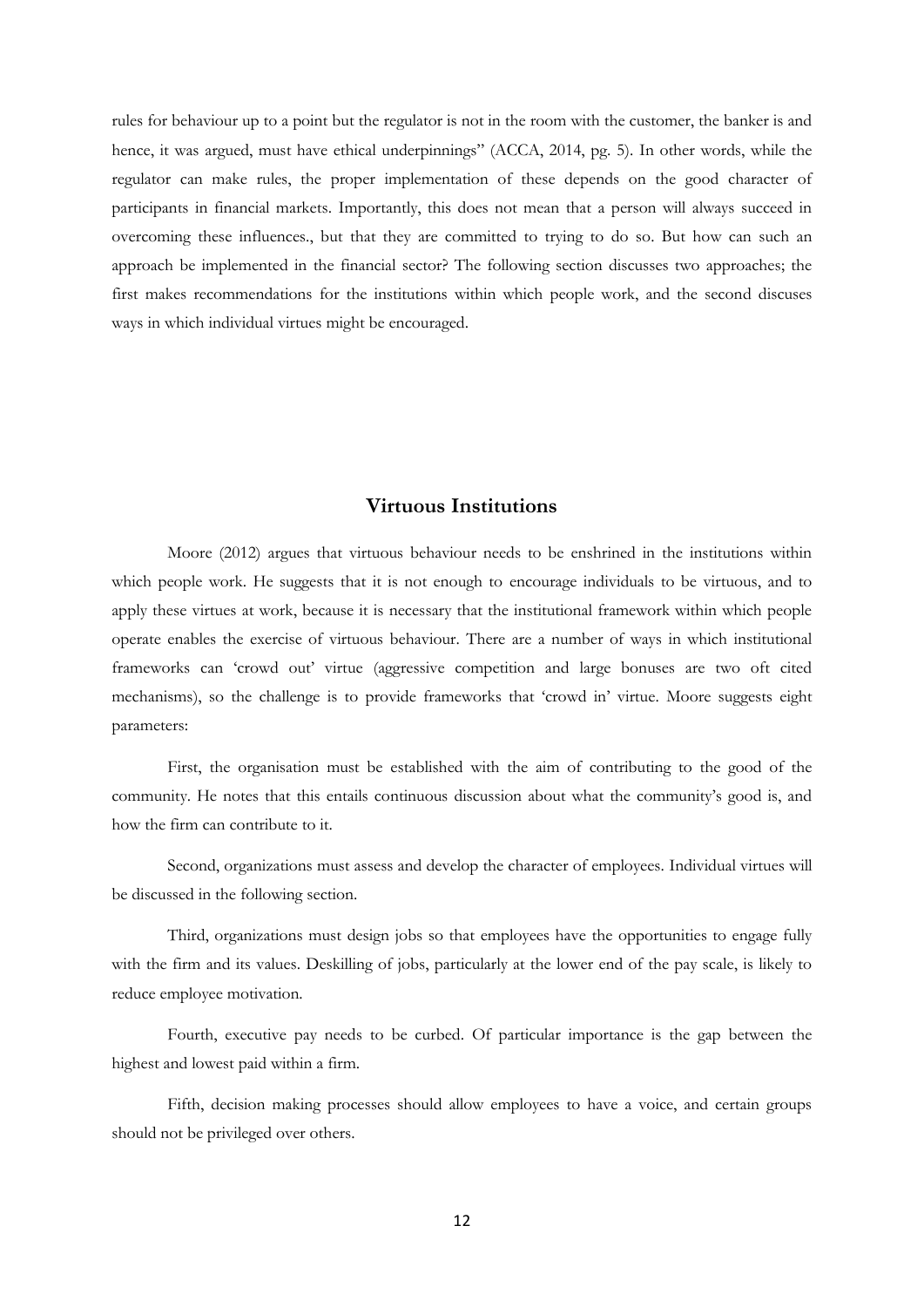Sixth, organizations must trust employees and limit monitoring of job performance. Moore notes that trust, and trustworthiness, are usually cemented by reciprocal relationships, which are likely to foster cooperation. However, this conflicts, to a certain extent, with the expectation that financial institutions will apply strict risk management, which entails detailed monitoring of the financial products that a firm is exposed to.

Seventh, organizations must encourage group identity. Moore notes that a sense of group identity has been shown to have a positive effect in social dilemma games involving cooperation.

Eighth, organzations must implement a transparent governance system. Pay scales, decision making processes, should all be taken seriously, argues Moore. (Moore, pg. 309-311)

Graafland and van de Ven (2011) take a similar approach, recommending that financial institutions should be encouraged to pursue long term strategies, and to put service to consumers before their own interests. Institutional reform that fosters greater cooperation, longer term horizons, and more equitable pay are likely to provide employees with environments in which it is easier to behave honestly. However, these suggestions do not get to the heart of the problem that is at the centre of this paper. How can we encourage honest behaviour is those situations when dishonest behaviour becomes appealing? A positive institutional framework can only help, but is it enough?

Dempsey (2015) argues that members of an institution participate in the corporate culture, and therefore bear a degree of moral responsibility for the other members of that institution. His focus is on moral responsibility for corporate wrongdoing. However, his wider assumption is relevant here. Institutions and individuals interact and therefore, in order to have institutions that foster ethical behaviour, these institutions need to be composed of individuals who are committed to acting ethically. The ACCA highlight a particular problem, which they call "the muddle in the middle" which describes the challenge faced by those trying to change a firm's culture. It isn't enough to change behaviour at the top of an organisation- to be fully implemented, cultural change needs to happen at all levels (2014, pg. 5). The role for individuals is clear from the list above. For example, assessing the ethical character of employees can only be done successfully by people who are themselves ethical, and ensuring that some groups are not privileged above others requires those intermediating discussions to behave ethically with regard to inclusiveness. The following section makes a number of suggestions. While suggestions for institutional reform are helpful, and may indeed encourage more ethical behaviour, implementing these reforms, and perpetuating an ethical culture rests on the ethical character of those working in an institution.

#### **Virtuous individuals**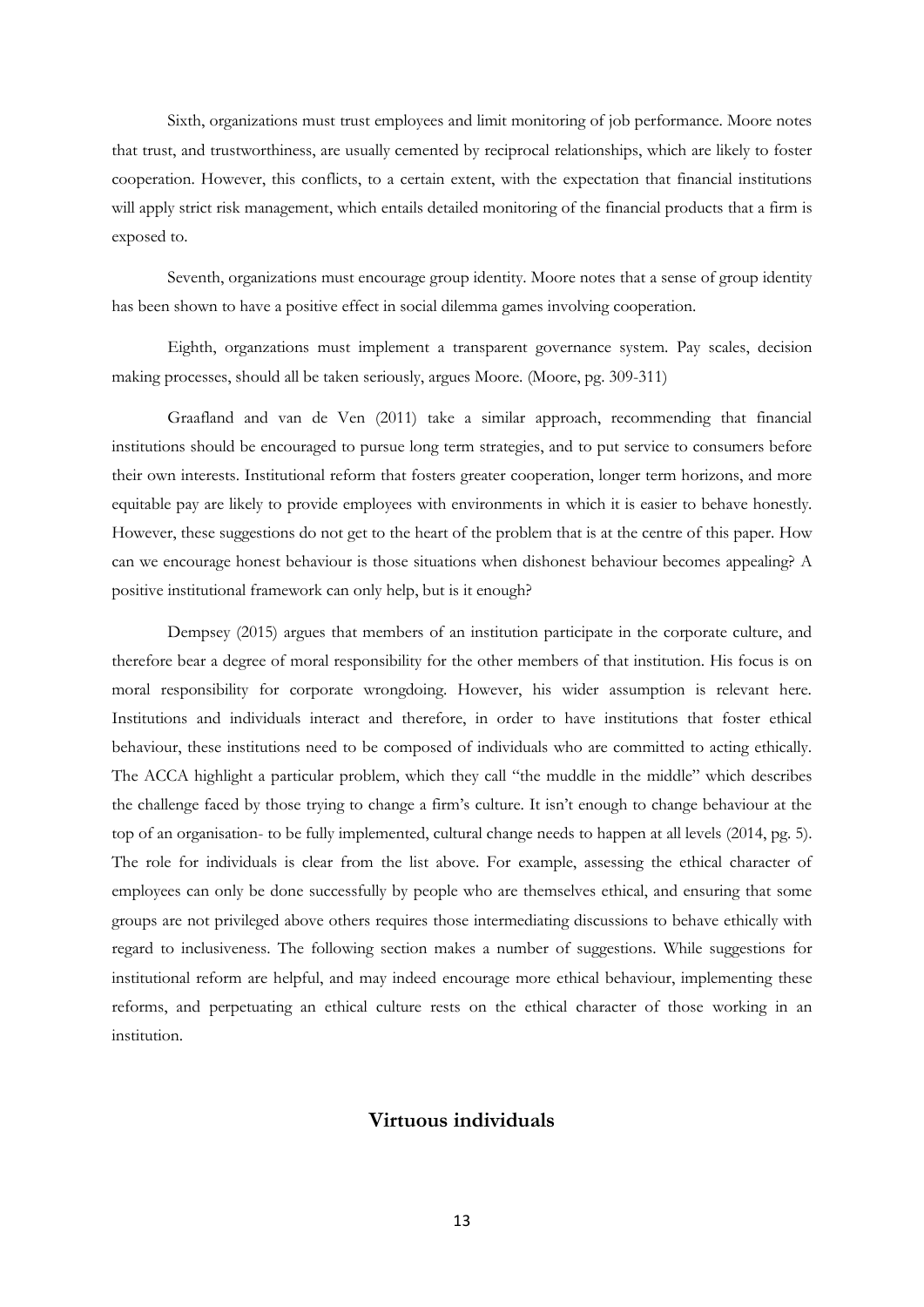To begin with, it is worthwhile thinking about changes that could be made to ethical standards. The CFA Institute set the most widely recognised professional qualification for investment professionals. Their mission statement is "To lead the investment profession globally by promoting the highest standards of ethics, education, and professional excellence for the ultimate benefit of society" (see [www.cfainstitute.org\)](http://www.cfainstitute.org/). A significant part of the course is devoted to ethics, and their "Code of Ethics and Standards of Professional Conduct" handbook is available online. The Code of Ethics states that members of the CFA Institute, as well as those preparing for exams, must:

"Act with integrity, competence, diligence, respects and in an ethical manner with the public, clients, prospective clients, employers, employees, colleagues in the profession, and other participants in the global financial markets." ([www.cfainstitute.org\)](http://www.cfainstitute.org/)

The other standards are worded in a similar way, outlining how members should behave, and what they should, and shouldn't, do. The emphasis is therefore on behaviour, rather than character. As this article has argued, it is often not sufficient to know what one should or shouldn't do, because the regulations often leave scope for dishonest behaviour, and because it is often difficult to do what we know we should do. One way to encourage behaviour that is consistently ethical is to focus on developing a virtuous character. It is worth considering, therefore, whether the professional standards that people are held to should emphasise 'the kind of person' they should aim to be, rather than the actions they should take. Audi (2012 pg. 288) notes that virtues enable people not just to do what should be done, but with the motivation to do so. He writes, "This motivational power of virtue is crucial for the question of what kind of person, or businessperson, one wants to be—and for the related question, *How do I want to make my money?*" (Audi, 2012, pg. 288 italics in original). The professional standards could be rewritten to say, "Strive to be the kind of person who always acts with integrity… etc"

Changing the wording in ethical standards is unlikely to have the intended effects without accompaniment by more practical changes. A number of these have been proposed. Firstly, Kim *et al* (2015) note that publicly sharing ethical commitments can increase the likelihood that people behave as they hope they will. Boatright (2013) reviews the 'Banker's Oath', modelled on the Hippocratic Oath, which has been adopted in the Netherlands. He concludes that the oath cannot be a good guide to behaviour because of the many difficult judgements that must be made by financial participants. Furthermore, taking an oath usually represents a commitment to be a particular type of person; this is the case for medical students and people appointed to public office. (Boatright, 2013, pg. 143 & 145). However, bankers do not become bankers when they take an oath. Boatwright writes, "the professions and public service have many bright lines, while banking is full of grey areas. Even very lengthy, legalistic bank codes are incapable of giving unambiguous guidance on some of the most ethically problematic situations that arise in banking" (2014, pg. 161). He adds that an oath, or code, can provide a starting point for developing sound ethical practice. In concert with other measures, such as a change in focus of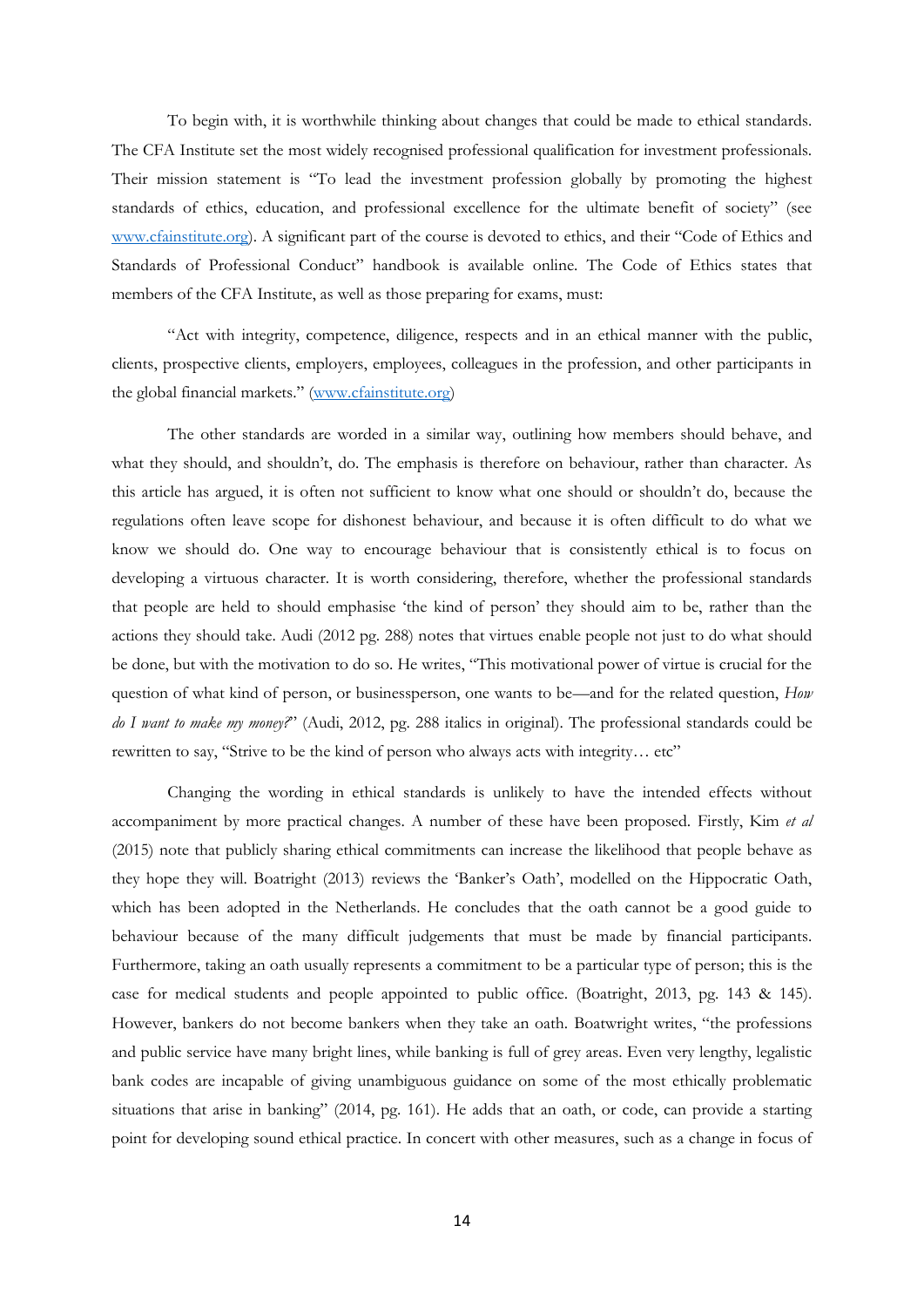ethical codes, it might be that a public declaration (or declaration when one joins a new firm) focusing on the kind of person one will strive to be, could foster an ethically sound environment.

Teaching employees to recognise when they are in a situation that is likely to hinder ethical behaviour might be helpful. Learning to recognise when they are making decisions in a hurry, or when they are stressed, can help to slow down the decision-making process, and mitigate the pernicious effects of situationism (Kim et al, pg. 349). Kim *et al* note that doing this is difficult, but that the impact of situational factors is nevertheless not inevitable. Being able to discuss a particularly stressful situation, or decision with a competent (and ethical) person at the firm might also help this process.

Teaching new employees, or indeed students at business schools, about real ethical dilemmas they may face may lead them to consider their actions more carefully when they face such dilemmas in the real world. Ciulla (2010) suggests that business ethics is taught through history. She argues that by adding historical context to case studies students will gain a better understanding of the recurrent problems people face in a business context, as well as a richer conception of the values and motivations that shape people's behaviour (Ciulla, 2010, pg. 342) For example, taking the case described earlier in the paper, students in business ethics courses might find it helpful to think about the incentives faced by a fund manager whose fund has lost a lot of money, and about the possible positive consequences of dishonesty. Trying to imagine the pressures, and incentives to behave dishonestly, and the reasons why one should still act honestly may help people to behave ethically if they find themselves under similar pressure. Discussing how to ensure that they behave honestly might also be helpful. Audi (2012) makes a similar point when he advocates taking a 'narrative' approach to business ethics. This involves thinking about historically relevant cases, or imagined cases, in evaluating a current ethical decision (pg. 282)

Public recognition of individuals who do not succumb to incentives to behave dishonestly would also help to foster a more ethical environment. Financial regulators, such as the FCA in the UK, publish sanctions and impose fines on members of the financial community. However, it might be useful to highlight noteworthy cases of ethical behaviour. For example, people who behaved ethically when they faced significant incentives not to, or individuals who refused to act unethically when ordered to do so by superiors, or individuals who reported unethical behaviour. Audi writes that "Nearly everyone wants to be considered (for instance) *honest, fair, loyal, just, sincere, kind,* and *generous*. These traits should be developed in moral education" (Audi, 2012, pg. 287)

#### **Conclusion**

This paper has argued that regulations, and guidelines, do not, by themselves, ensure that financial professionals behave ethically. This was demonstrated with the example of the NAV calculation process. For some assets, a level of judgement is required to determine the fair value of these investments. The scope for judgement leaves room for intentional mispricing of the NAV. Although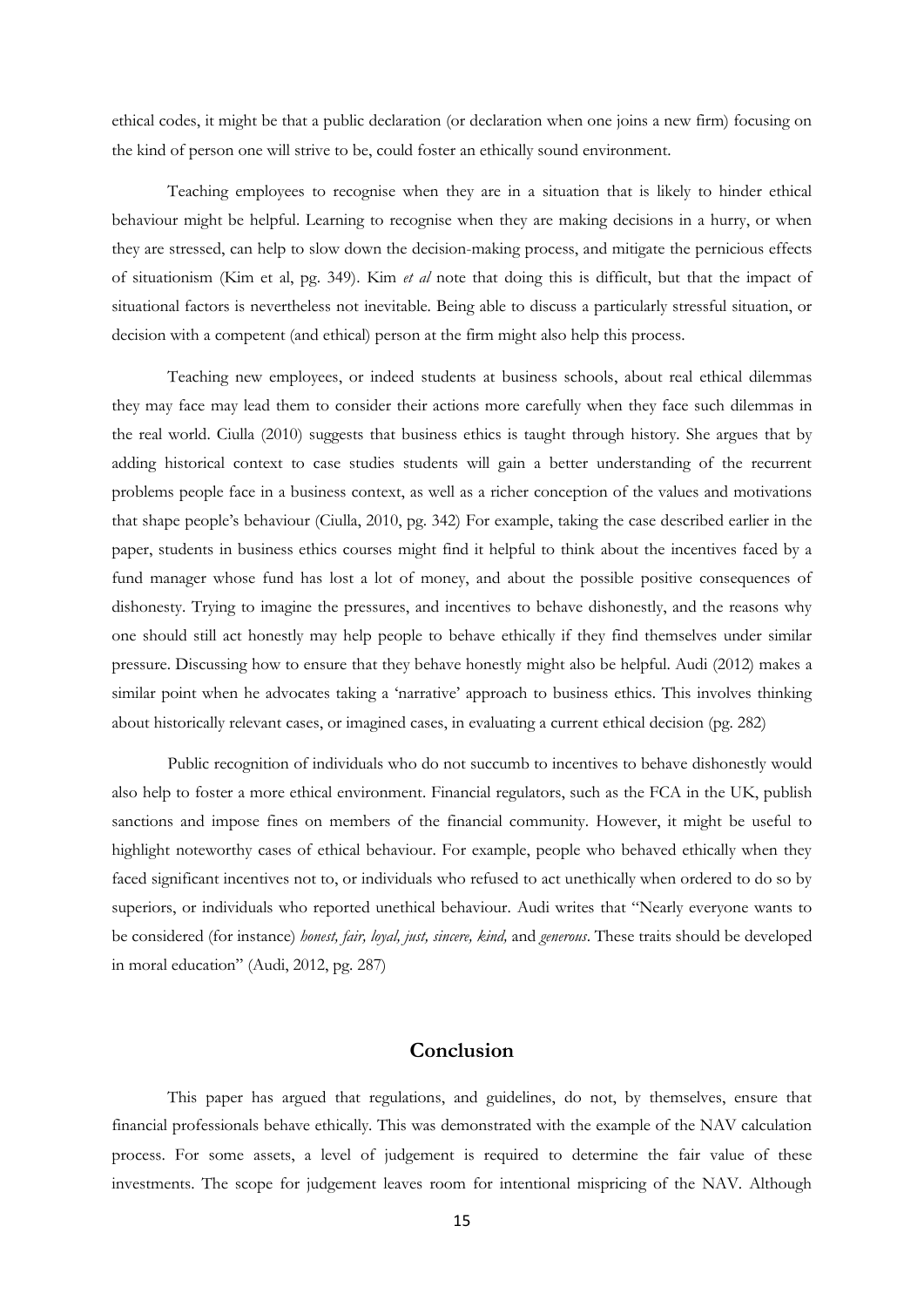investors usually perform thorough due diligence on such investments, these investors also need to form an opinion about the trustworthiness of the fund manager. Trustworthiness is of critical importance in the financial industry because financial professionals often face significant incentives to behave dishonestly. This was illustrated by the case of the Dynamic Decisions Fund.

The second half of this paper argued that adopting a virtue ethics approach can bridge the gap between regulations and guidelines on the one hand, and incentives to behave dishonestly on the other. It argued that, while institutional level changes may be helpful, it is necessary that individuals working in the financial industry are encouraged to develop virtuous characters. A number of ways of doing this were reviewed, including changing the emphasis of the CFA Institute Code of Ethics, teaching employees and students about the ethical challenges they may face in their careers, and rewarding ethical behaviour.

#### **Bibliography**

ACCA (2014) *Culture vs Regulation: what is needed to improve ethics in finance*? Available on www.accaglobal.com

AIMA (2013) AIMA's Guide to Sound Practices for Hedge Fund Valuation. Available on [www.aima.org](http://www.aima.org/)

Alzola, M. (2012) *The Possibility of Virtue* Business Ethics Quarterly 22.2. 377-404

Audi, R. (2012) *Virtue Ethics as a Resource in Business.* Business Ethics Quarterly 22.2. 273-291

Boatright, J. R. (2013) *Swearing to be Virtuous: The Prospects of a Banker's Oath*. Review of Social Economy 71.2. 140-165

CFA Institute (2014) *Code of Ethics and Standards of Professional Conduct.* Available on [www.cfainstitute.org](http://www.cfainstitute.org/)

Ciulla, J. B. (2011) *Is Business Ethics Getting Better? A Historical Perspective. 2010 Society for Business Ethics Presidential Address.* Business Ethics Quarterly 21.2. 335-343

Dempsey, J. (2015) *Moral Responsibility, Shared Values, and Corporate Culture*. Business Ethics Quarterly 25.3. 319-340

FCA (2012) Decision Notice- Alberto Micalizzi. Accessed on www.fca.org.uk

FCA (2015) Final Notice- Alberto Micalizzi. Reference nr: AXM02173. Accessed on [www.fca.org.uk](http://www.fca.org.uk/)